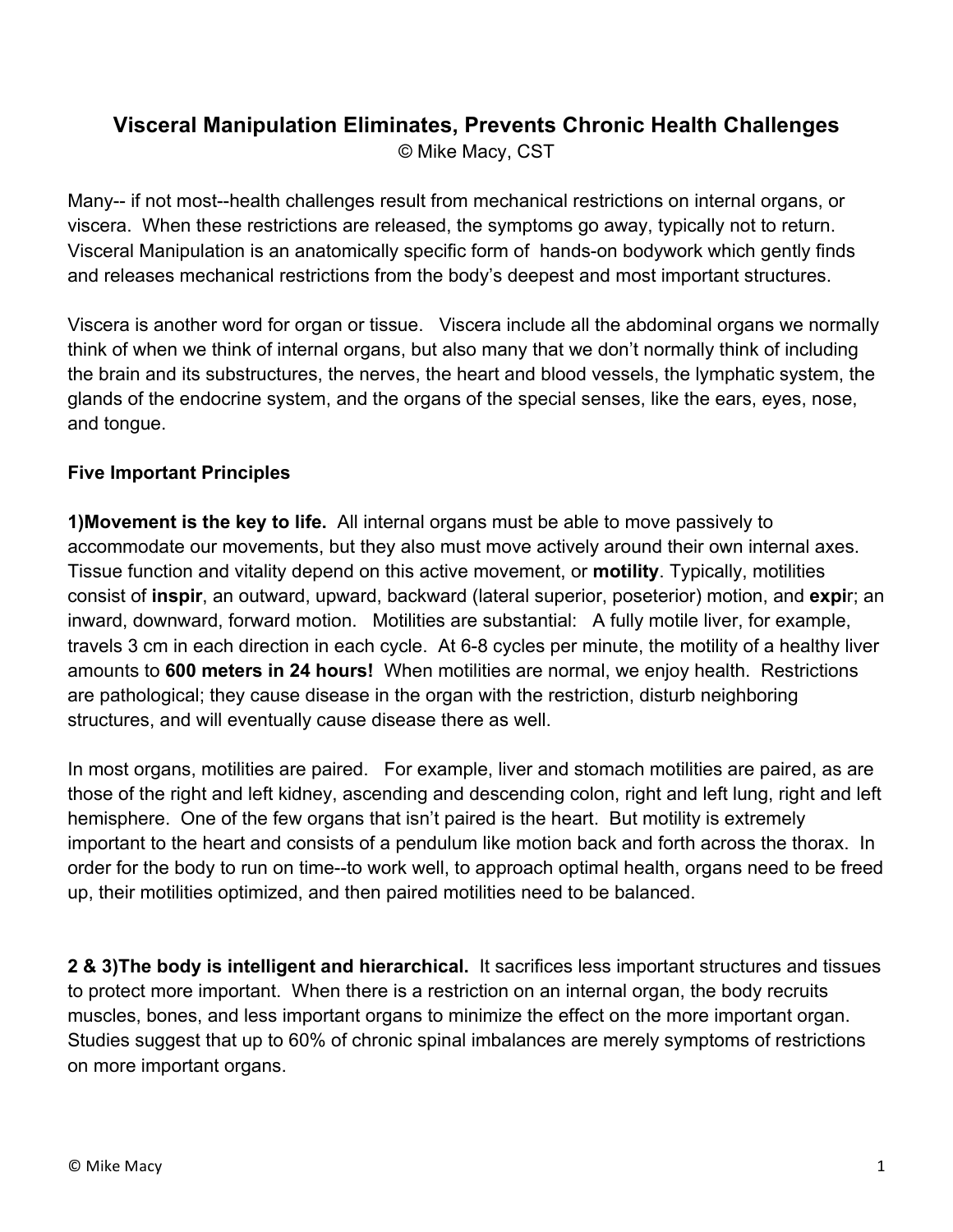The body's most important organs are the heart and brain. The body will always minimize the effect of restrictions on either, often by tightening muscles and pulling the spine out of alignment**. Whiplash**, for example, usually produces restrictions on the arteries of the neck. These vascular restrictions threaten the brain's blood supply and can exert a mechanical drag or tension on the heart. The body will attempt to minimize the effect of these restrictions by tightening muscles to shorten the distance between the head and the heart, especially on the side with the greatest vascular restrictions. This will reduce the problem but not address the cause. If arterial supplies to the brain are in inadequate--as often happens after whiplash, blood pressure rises in an attempt to force blood through the restriction and the body will short blood supplies to all other tissues. After the heart's and brain's blood shortfall is corrected, the body resumes normal deliveries elsewhere, muscles relax, and the spine realigns. Often instantaneous, these changes are readily felt by most patients.

Too often, health practitioners including many doctors, chiropractors, and massage therapists misinterpret this basic response to whiplash. Instead, they focus on the symptoms using muscle relaxants, anti-imflammatories, steroids, anti-hypertension and anti-stress meds, spinal adjustments, massage, and exercises, all of which undercut the body's best efforts to deal with the crisis.

## **4)The body has an innate, or built-in, ability to compensate for mechanical restrictions**.

Varying from person to person, depending on genetics, history, attitude, and over-all health, this ability is finite. When the ability to compensate is exhausted, symptoms will begin to arise. In some cases, this may take years. In others, it may be almost immediate. When people are healthy, symptoms may at first be extremely subtle, so that we don't even recognize them or are able to ignore them. . If the onset is gradual or not alarming, the symptom may creep under our personal radar for years. Furthermore, symptom don't necessarily arise in the immediate vicinity of the restriction.

For example, a restriction on a kidney may produce a general sense of fatigue, breathing challenges, constipation, or pain in a hip, knee, or ankle.

Because of the passage of time and the distance between the restriction and the symptom, people and practitioners often fail to connect a symptoms with their causative restriction. However, thanks to various techniques that allow us to find restrictions with our hands, but manual therapists can make the connection. And even if they don't make the connection, often all we need to do is free up the restriction, and the body will take care of the rest.

### **The Fallacy of the Body-Mind Connection**

In recent years there has been much talk about a body-mind connection. Despite what you may have been led to believe**, there has never been a separation between body, mind, and spirit.**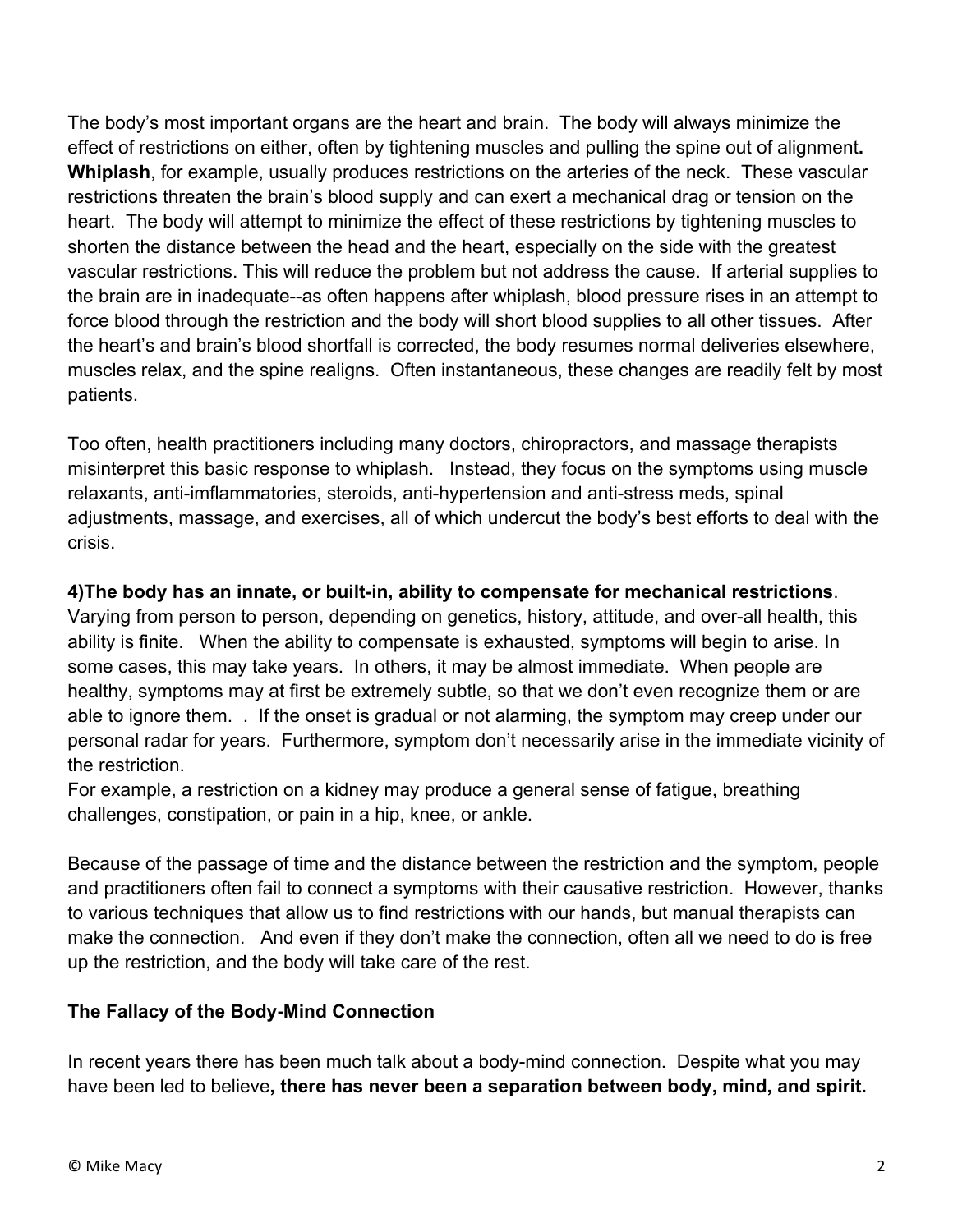This is something that physicians, philosophers, shamans, and medicine men and medicine women the world over have know for thousands of years.

Indeed, many believe that first there is a spiritual or emotional injury and that opens the door to physical illness and injury.

When a restriction doesn't respond to purely mechanical approaches within a few minutes, often there is either some scar tissue or buried content at play. We can use the immune system to dissolve adhesions and scar tissue, often very quickly. Buried content also tends to act like glue. Content includes emotions, beliefs, attitudes, or issues stored in the body and is extremely common. In fact, anytime we experience an emotional overload, we dump the excess automatically into the tissue. Excess or overload doesn't necessarily imply a huge quantity of stress or upset, just more than we have the ability or luxury to deal with at the time. In retrospect and out of the context of the moment, it may seem laughably insignificant.

Our nervous system puts the content in the tissue to prevent us from going nuts and allow us to continue to function. It's not the nervous systems intention that we bury this forever, turning our body into a graveyard for a lifetime of trauma, just long enough until we can roll up our sleeves and deal with it. Unfortunately, our culture doesn't teach us to do this regularly, say daily at bedtime. This is unfortunate because the process of letting go is in most case exceedingly simple and easy, typically consisting of little more than giving ourselves permission to let go. Once this is done, however, the restriction typically relents and it becomes a simple matter to restore normal mobility and motility and improve fluid exchange and vitality. The change in the tissues are immediately palpable.

### **Repetitive Motion Injuries**

**Restricted motility also equals repetitive motion injuries.** For example, even a small restriction on a heart motilities per year makes the heart work harder than it would otherwise--and accelerates wear and tear on the heart tissue. Given that there are on average 38 million heart beats and 4.2 million heart motilities per year, Restrictions on the heart, either directly or through blood vessels rapidly translate into repetitive motion injuries. Similarly with the lung, which inflate on average about 6.3 million times per year and have about 4.2 million motilities. Lest you think that the smaller number of lung inflations compared to heartbeats means that a lung restriction entails a reduced risk of repetitive motion injury, remember that the motion of inhalation is much larger than the motion of a heartbeat. Furthermore, when a restriction is present in the lungs, the sheer number of lung inflations is still more than enough to create repetitive motion injuries to neighboring structures. These would include, the spine, brain, central nervous system, heart, vascular system, esophagus, stomach, liver, abdominal organs, shoulders, and hips. Indeed, it is difficult to conceive of a situation in which a restriction on the heart did not have a deleterious